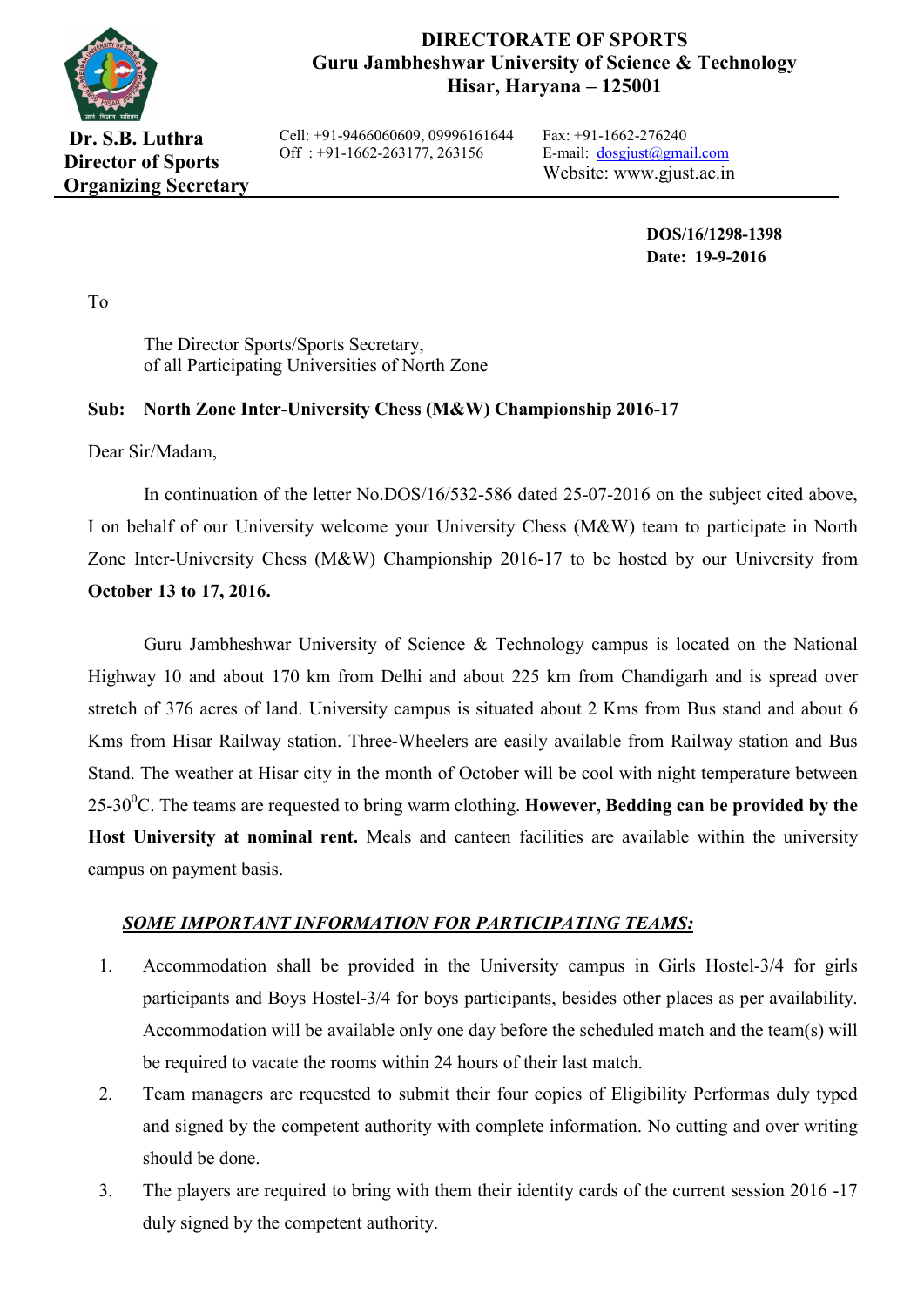- 4. The Organizing Committee reserves the right to change the venue, date, time and order of matches etc., to be played as per situation, if and when necessary.
- 5. Team Managers will be fully responsible for the discipline of their respective teams/ players and damage to utilized property etc., if any, will be recoverable from the concerned team(s) Managers.
- 6. Teams are requested to bring with them their own locks to ensure safety of their belongings. A sum of Rs. 2000/- would be required as security deposit which shall be refunded by the Officer-In-charge of accommodation at the time of departure.
- 7. Umpiring/Officiating Charges are expected to be Rs. 1000/- per match/round.
- 8. Match time and venue information will be intimated after reporting of the participating teams on the first day and later every day in the evening if any change.
- 9. Fixture/Pairing will be done in the managers meeting.
- 10. All matches will be played as per rules of Chess Federation of India. Teams are requested bring flag of their respective Universities for ceremonial purpose.
- 11. All team managers are requested to bring their own chess board and chess clock also.
- **12. Detailed entry before Oct. 7, 2016.**

**The teams arriving in Hisar shall report at the Reception Table in the Multipurpose Hall of the University. There shall be a meeting of all the Team Managers/Coaches on October 12, 2016 at 3:00 P.M in which a copy of detailed program shall be given.** 

**The list of University whose entry has been received till Sept. 13, 2016 is enclosed along with the invitation letter.**

Thanking you and hoping for your co-operation for making the championship a success.

Yours Sincerely,

 **Dr. S.B. Luthra** Director of Sports-cumorganizing Secretary

Copy to:

- 1. Dr. Gurdeep Singh, Under Secretary (Sports), AIU House, 16, Comrade Indrajit Gupta Marg, New Delhi for information.
- 2. Dean Students Welfare, GJUS&T, Hisar.
- 3. Head UCIC, GJUS&T, Hisar.
- 4. Public Relation Officer, GJUS&T, Hisar.
- 5. Secretary to the Hon'ble Vice-Chancellor (for kind information of the Hon'ble Vice-Chancellor, GJUS&T, Hisar.
- 6. Supdt. to Registrar (for kind information of the Registrar), GJUS&T, Hisar.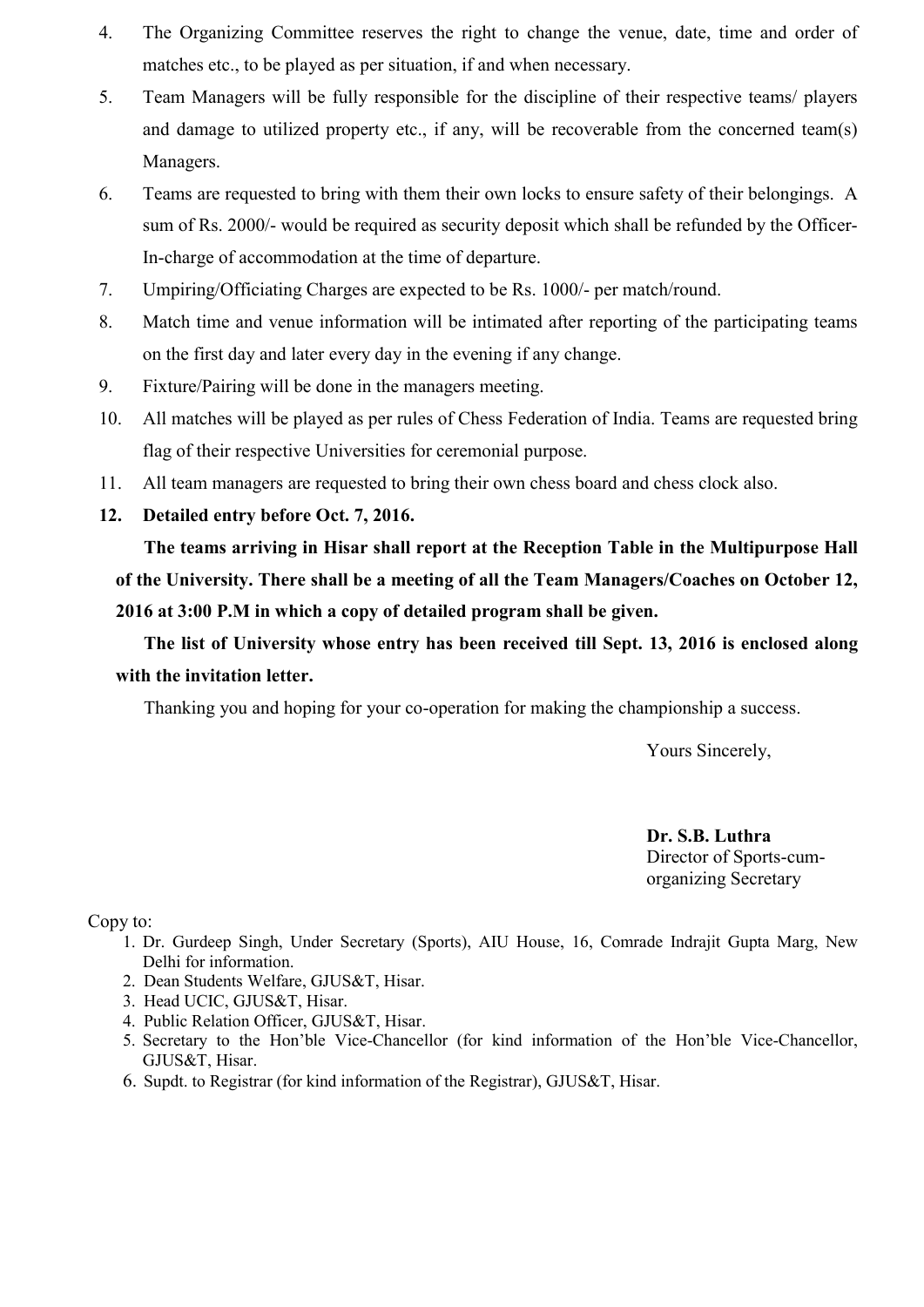## **List of received entries for North Zone Inter University Chess (M) 2016-17 upto 13-9-2016**

| Sr. | Name of the University                                                         | <b>Mobile</b>  |
|-----|--------------------------------------------------------------------------------|----------------|
| No. |                                                                                |                |
| 1.  | I K Gujral Punjab Technical University, Kapurathala, Punjab                    | 01822-662561   |
| 2.  | Himachal Pradesh University, Simla                                             | 094180-24041   |
| 3.  | Maharshi Dayanand university, Rohtak                                           | 93552-35911    |
| 4.  | Hemwati Nandan Bahuguna Garhwal university, Uttarakand                         | 094120-79181   |
| 5.  | Punjabi university Patiala, Patiala                                            | 0175-3046432   |
| 6.  | Guru Jambheshwer University of Science & Technology, Hisar                     | 94660-60609    |
| 7.  | Kumaun University Nainital, Nainital                                           | 094120-38602   |
| 8.  | Guru Gobind Singh Indraprastha University, Delhi                               |                |
| 9.  | Deenbandhu Chhotu Ram University of Science & Technology, Murthal<br>(Sonipat) | 0130-2484183   |
| 10. | Kurukshetra university, kurukshetra                                            | 94163-34693    |
| 11. | Punjab University, Chandigarh                                                  | 0172-2541042   |
| 12. | Ch. Charan Singh University, Meerut                                            | 094127-09129   |
| 13. | Amity University, Uttar Pradesh                                                | 098710-10619   |
| 14. | Lovely Professional university, Jalandhar                                      | 097800-36536   |
| 15. | Guru Nanak Dev University, Amritsar                                            | 09501114479    |
| 16. | Sports Board University of Allahabad                                           |                |
| 17  | Delhi University Sports Council, Delhi                                         | 098118-22337   |
| 18  | AL-Falah University, Delhi Faridabad                                           | 099535-12205   |
| 19  | DR. Bhim Rao Ambedkar, Agra                                                    | 094102-08472   |
| 20  | University of Jammu, Jammu                                                     | 094191-33793   |
| 21  | PEC University of Tech. Chandigarh                                             | 0172-2753076   |
| 22  | M.J.P. Rohilkhand University, Bareilly, U.P.                                   | 0581-2524042   |
| 23  | Chaudhary Devi Lal University, Sirsa                                           | 98965-35931    |
| 24  | Chhatrapati Shahu Ji Maharaj, Kanpur                                           | 094155-79787   |
| 25  | Lucknow University Athletic Association, Lucknow                               |                |
| 26  | Dr. Ram Manohar Lohia Avadh University, Faizabad (U.P.)                        |                |
| 27  | Chandigarh University, Gharuan Mohali                                          | 81466-51539    |
| 28  | CKS Himachal Pradesh Krishi Vishvavidyalaya, Palampur                          | 1894-230356    |
| 29  | Chitkara University, Himachal Pradesh                                          | 1795.661011    |
| 30  | DAV University, Jalandhar                                                      | 9465787564     |
| 31  | Gurukula Kangri Vishwavidyalay, Haridwar                                       |                |
| 32  | Guru Ravidas Ayurved University Hoshiarpur (Punjab)                            | 01882-282326   |
| 33  | Dr. B. R. Ambedkar National Institute of Technology, Jalandhar                 | 098722-18066   |
| 34  | Dayalbagh Educational institute, Agra                                          | 94155-79787    |
| 35  | Central University of Punjab, Bhatinda                                         | 9888110591     |
| 36  | Dev Sanskriti Vishwavidyalaya, Shanikunj, Gayatrikunj, Haridwar                | 097199-56600   |
| 37  | Shri Mata Vaishno Devi University                                              |                |
| 38  | Central University of Haryana, Mahendergarh                                    | 8059998969     |
| 39  | Bundelkhand university, Jhansi                                                 | 9452252191     |
| 40. | G.B. Pant University of Agriculture & Technology, Pantnagar, UK                |                |
| 41. | Guru Angand Dev Vet & Animal Sci. University, Ludhiana                         | 91-161-2553340 |
| 42. | Jawahar Lal University, New Delhi                                              | 98686-14409    |